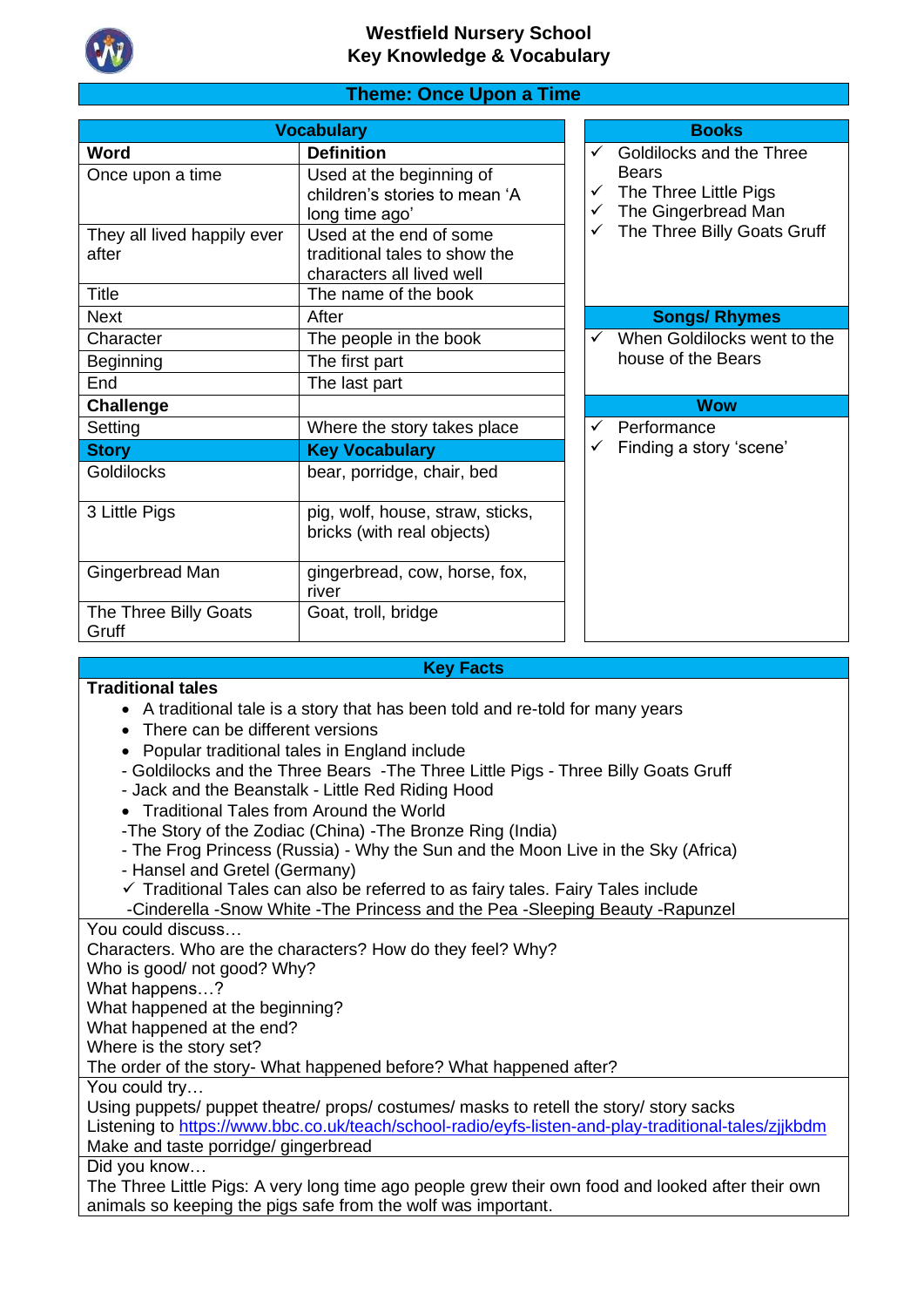

# **Theme: Staying Healthy** (Refer back to emotions)

|                               | <b>Vocabulary</b>                                                                                                                       |              | <b>Books</b>                                                                                                                |
|-------------------------------|-----------------------------------------------------------------------------------------------------------------------------------------|--------------|-----------------------------------------------------------------------------------------------------------------------------|
| Word                          | <b>Definition</b>                                                                                                                       | ✓            | Clarabella's Teeth                                                                                                          |
| Food                          | Something we eat                                                                                                                        | ✓            | Can't You Sleep Little                                                                                                      |
| Exercise                      | Physical activity (what we do)                                                                                                          |              | Bear?                                                                                                                       |
| Sleep                         | We do this at night to rest our bodies and brains                                                                                       | ✓            | Peace at Last<br><b>Emotions Books</b>                                                                                      |
| Water                         | Something we drink                                                                                                                      |              | <b>Songs/ Rhymes</b>                                                                                                        |
| Clean (wash)                  | Bath/shower/ at sink using water and soap to wash<br>away dirt                                                                          | $\checkmark$ | If you're happy and you<br>know it                                                                                          |
| Oral health                   | Use toothbrush/ tooth paste to clean our teeth to<br>stop getting cavities (holes) and pain                                             |              | Oats and beans and<br>barley grow                                                                                           |
| Emotions                      | How we feel                                                                                                                             | $\checkmark$ | <b>Little Tommy Tucker</b>                                                                                                  |
| Challenge                     |                                                                                                                                         | $\checkmark$ | Five little apples                                                                                                          |
| <b>Balanced diet</b>          | The right amounts of all the food groups (types of<br>foods)                                                                            |              | https://www.bbc.co.uk/teach/school-<br>radio/nursery-rhymes-five-little-<br>apples/zvt8qwx                                  |
| healthy food &<br>examples    | Variety of foods so you get the nutrients for normal<br>growth                                                                          | $\checkmark$ | One tomato, two tomatoes<br>https://www.bbc.co.uk/teach/school-<br>radio/nursery-rhymes-one-tomato-<br>two-tomatoes/zf2kbdm |
| unhealthy foods &<br>examples | Contains few nutrients and large proportions of<br>ingredients, such as sugar, salt, and saturated fats                                 |              | <b>Wow</b>                                                                                                                  |
| balanced diet                 | Consists of a variety of different types of food and<br>providing adequate amounts of the nutrients<br>necessary for good health        | ✓            | Visit to/ from dentist<br>Visit to from nurse                                                                               |
| check-up                      | An examination (medical or dental) to detect any<br>problems                                                                            |              |                                                                                                                             |
| energy                        | Strength required for sustained physical or mental<br>activity                                                                          |              |                                                                                                                             |
| muscles                       | A band tissue in a human that has the ability to<br>contract, producing movement in or maintaining the<br>position of parts of the body |              |                                                                                                                             |
| bones                         | Pieces of hard whitish tissue making up the skeleton<br>in humans                                                                       |              |                                                                                                                             |

### **Key Facts**

- $\checkmark$  Child health is a state of physical, mental, intellectual, social and emotional well-being
- $\checkmark$  To stay healthy, we need to
	- Exercise -Eat the right things -Drink the right things -Keep clean -Clean our teeth -Sleep
	- Talk about how we feel and ask for help when we need to
- $\checkmark$  3–4-year-old children should get 180 minutes of activity everyday (www.nhs.uk)
- $\checkmark$  3–4-year-old children should get 10-13 hours of good quality sleep (www.nhs.uk)
- ✓ 3-4-year-old children should have no more than one hour screen time (www.internetmatters.org)

You could discuss…

How do you stay healthy?

What exercise do you like/ dislike (e.g. walking, running, swimming)?

How are you feeling? Why?

Keeping clean + what happens when we don't wash our hands

Cleaning teeth e.g. What do we do first? How much toothpaste?

Visiting the dentist

A good sleep routine

Hand washing routines (sleeves up, plug in, water for count of 3, soap, rub hands for 20 seconds, plug out, dry hands)

How to use a tissue to wipe nose (Catch it, bin it, kill it)

How to use hand to catch a cough & then wash hands

You could try…

Sorting a collection of foods (sugary/ healthier)/ Play food plate lotto

Look at tooth brushing order charts/ large teeth & brush

Play 'Bean Game'/ Yoga/ Mindfulness activities

Use Emotions cubes and read emotions books

Did you know…

Your tastes change all the time so something you didn't like before you might love now!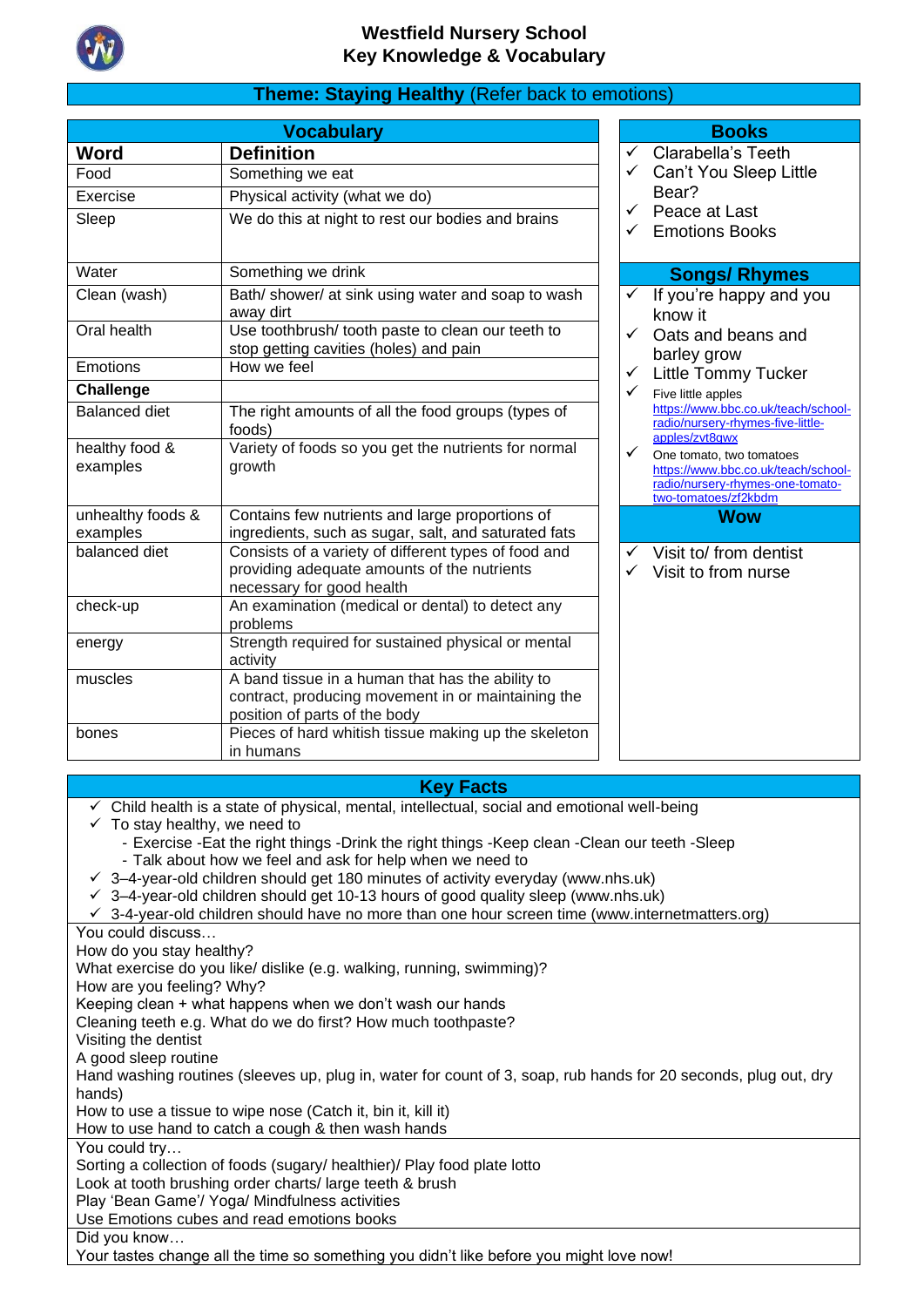

| <b>Theme: Pets</b> |  |
|--------------------|--|
|                    |  |

|                      | <b>Vocabulary</b>                                     |   | <b>Books</b>          |
|----------------------|-------------------------------------------------------|---|-----------------------|
| Word                 | <b>Description</b>                                    | ✓ | Mog                   |
| Cat (kitten)         | 4 legs, 2 ears, whiskers, tail, hair, meow, live      |   | <b>Hairy McClary</b>  |
|                      | voung                                                 |   | <b>Six Dinner Sid</b> |
| Dog (puppy)          | 4 legs, 2 ears, whiskers, tail, fur, bark, live young |   | Some Dogs Do          |
| Guinea pig (pup)     | short legs, small ears, no tail, squeak               |   |                       |
| Rabbit (kit)         | long back legs, short front legs, large eyes, long    |   |                       |
|                      | ears, fur                                             |   |                       |
| Hamster (pup)        | thick-silky fur, short tails, small ears, short legs, |   |                       |
|                      | wide feet and large eyes                              |   |                       |
| Challenge            |                                                       |   | <b>Songs/Rhymes</b>   |
| Tortoise (hatchling) | hard-protective shell, live on land, lay eggs         | ✓ | Pussy cat, pussy      |
| Bird (chick)         | 2 legs, 2 wings, beak, lay eggs                       |   | cat                   |
| fur                  | short, fine, soft hair of certain animals             | ✓ | Tiny Tim              |
| feathers             | flat appendages growing from a bird's skin            |   |                       |
|                      | consisting of a partly hollow shaft fringed with      |   |                       |
|                      | vanes of barbs                                        |   |                       |
| scales               | small, thin bony plates protecting the skin of fish   |   | <b>Wow</b>            |
| collar & name tag    | a band of material worn around an animal's neck       | ✓ | Pet visit             |
|                      | & with a name on a disk                               |   |                       |
| food & water         | nutritious substance that animals eat or drink        |   |                       |
| vet                  | doctor who looks after animals                        |   |                       |

# **Key Facts**

✓ Some people have [dogs,](https://kidskonnect.com/animals/dog/) [cats](https://kidskonnect.com/animals/cat/) and [birds.](https://kidskonnect.com/animals/bird/) Others have hamsters, guinea pigs and lizards. Some even have mice, rats, [snakes](https://kidskonnect.com/animals/snake/) and spiders. Many people have [fish.](https://kidskonnect.com/animals/fish/)

✓ Horses, sheep and pigs are considered pets by some people. Some even keep chickens, ducks and rabbits as pets.

 $\checkmark$  A pet doesn't necessarily live in the house. They can live in a stable, corral or outdoor enclosure of some kind.

 $\checkmark$  All pets require work. No one should consider having a pet unless they are prepared to take on the responsibility of caring for it.

- $\checkmark$  Having a pet has been known to make people happier and healthier.
- $\checkmark$  A long time ago pet ownership was a sign of wealth and free time. [

 $\checkmark$  Relationships between pets and humans' benefit both the human owner and the animal pet

You could discuss…

What different pets the children know about.

What pets the children have (What are they called? What do they look like? How do they look after them? How does their pet make them feel?)

The differences between looking after different pets (sleep, food, exercise)

You could try…

Vets role play

Animal puzzles/ matching games

Did you know…

Puppies are born blind, deaf and without teeth. Puppies' eyes are sealed shut at birth, and only open when they are around ten to fourteen days old.

Cats sleep for around 16-18 hours a day. A cat's sense of smell is 14 times better than a human's sense of smell. Cats use their tail to balance.

You can tell that a guinea pig is happy because they 'purr'.

A rabbit's teeth never stop growing! Instead, they're gradually worn down as the rabbit chews on grasses, wildflowers and vegetables — meaning they never get too long.

Hamster pups are born with a full set of teeth which they keep for their whole lives.

Pups are born without hearing and sight until they are two weeks old.

Tortoises smell with their throats.

Budgies can live up to 18 years and canaries can live up to 15 years. The close living relative to a dinosaur is a chicken!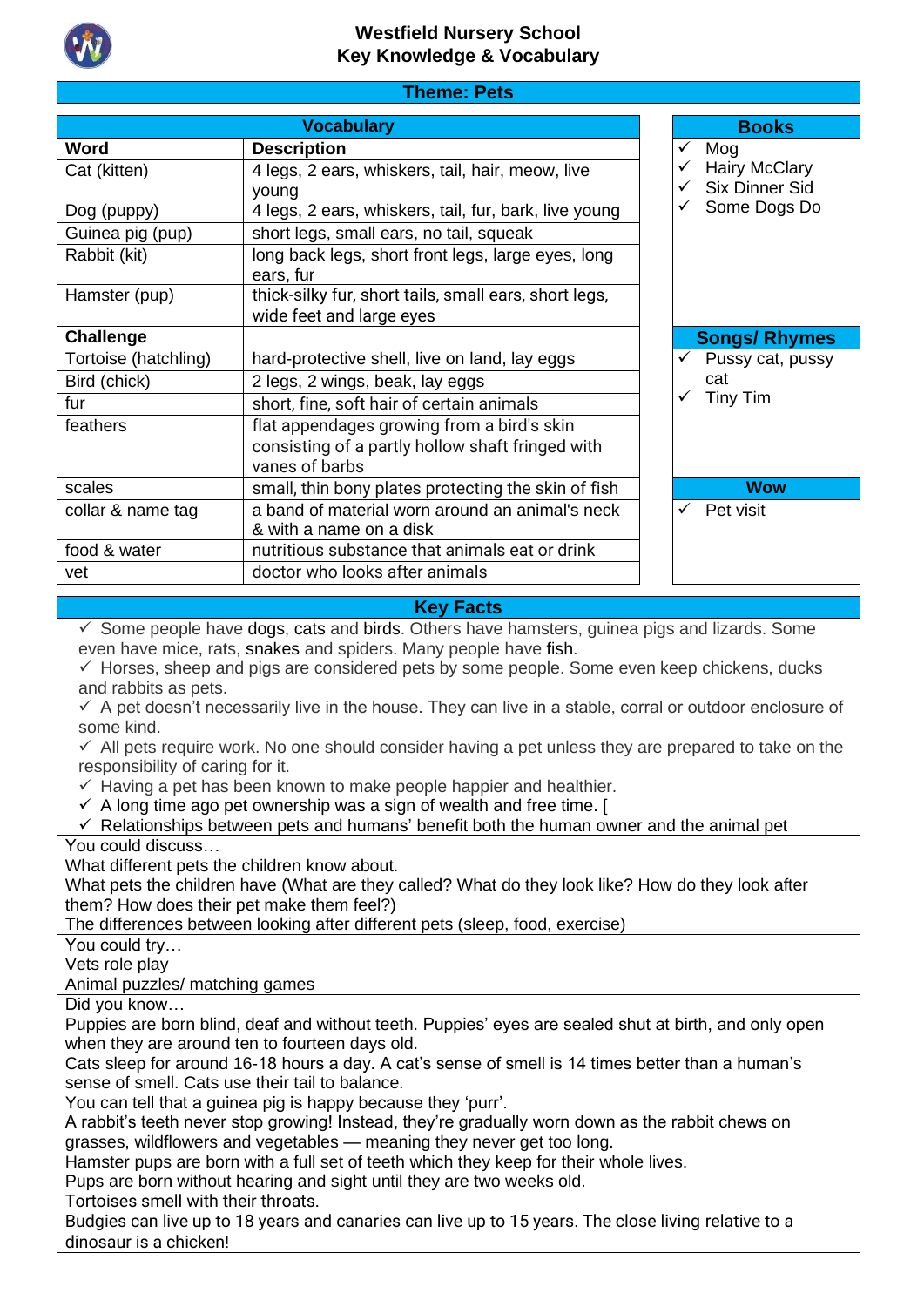

# **Theme: People Who Help Us** (Refer back to people who help us at Nursery)

|                     | <b>Vocabulary</b>                                                         |              | <b>Books</b>                    |
|---------------------|---------------------------------------------------------------------------|--------------|---------------------------------|
| Word                | <b>Definition</b>                                                         | $\checkmark$ | A day in the Life of Harold the |
| Doctor              | A person who treats people when they                                      |              | Doctor                          |
|                     | are ill                                                                   | ✓            | Going to the Doctor             |
| <b>Patient</b>      | A person who is unwell or injured                                         | $\checkmark$ | Going to the Dentist            |
| <b>Nurse</b>        | A person who looks after people who<br>are unwell                         |              | The Jolly Postman               |
| Dentist             | A person who looks after and treats<br>teeth                              |              |                                 |
| Police Officer      | A person who helps to keep other                                          |              | <b>Songs/ Rhymes</b>            |
|                     | people safe by helping them follow the<br>law (rules) and not hurt others |              |                                 |
| Fire fighter        | A person whose job is to keep other                                       | ✓            | <b>Miss Polly</b>               |
|                     | people safe and to fight fires                                            |              |                                 |
| Shop keeper         | A person who works in a shop                                              |              |                                 |
| Librarian           | A person who works in a library                                           |              |                                 |
| <b>Challenge</b>    |                                                                           |              |                                 |
| Paramedic           | A person who gives emergency<br>medical care                              |              | Wow                             |
| Postman             | A person who sorts and delivers letters                                   | $\checkmark$ | Librarian visit                 |
|                     | & parcels                                                                 |              | PCSO visit                      |
| Childminder         | A person who looks after children in<br>their own home                    |              |                                 |
| Refuse<br>collector | A person who empties rubbish bins                                         |              |                                 |
| Farmer              | A person who grows food or looks<br>after animals for food                |              |                                 |

| A day in the Life of Harold the<br>Doctor<br>Going to the Doctor<br>$\checkmark$ Going to the Dentist<br>The Jolly Postman |
|----------------------------------------------------------------------------------------------------------------------------|
|                                                                                                                            |
| <b>Songs/ Rhymes</b>                                                                                                       |
|                                                                                                                            |
| <b>Miss Polly</b>                                                                                                          |
|                                                                                                                            |
|                                                                                                                            |
|                                                                                                                            |
| Wow                                                                                                                        |
| Librarian visit<br>PCSO visit                                                                                              |

# **Key Facts**

 $\checkmark$  They might visit the doctor at the GP or the hospital. Doctors do a lot of learning, so they are able to help make people better. There are special doctors who help with different parts of the body. e.g. ears

 $\checkmark$  Nurses work with doctors to make patients well and to keep them fit and healthy. Nurses do a lot of learning so they can help look after people. Some nurses wear special uniforms. A long time ago a nurse called Florence Nightingale worked hard to make hospitals clean for patients.

 $\checkmark$  Dentist. A dentist is a special doctor for teeth. We need to visit the dentist regularly so they can check our teeth. Milk teeth (baby teeth) generally begin to fall out at the age of five. They're gradually replaced by permanent teeth.

 $\checkmark$  Police Officers wear a uniform. Police detectives do not. Typical duties relate to keeping the peace, law enforcement, protection of people and property and the investigation of crimes.

 $\checkmark$  Fire fighters rescue people and put out fires. They use specialist equipment such as fire engines with ladders and hoses.

You could discuss…

Which people outside of your family help you?

How do they help you?

You could try…

Role Play- doctors/ hospital/ dentist/ shop/ library

Duplo fire station

People who help us puzzles

Did you know…

British police officers carry teddy bears in the back of their cars to comfort children who have been in an accident or are upset after something has happened.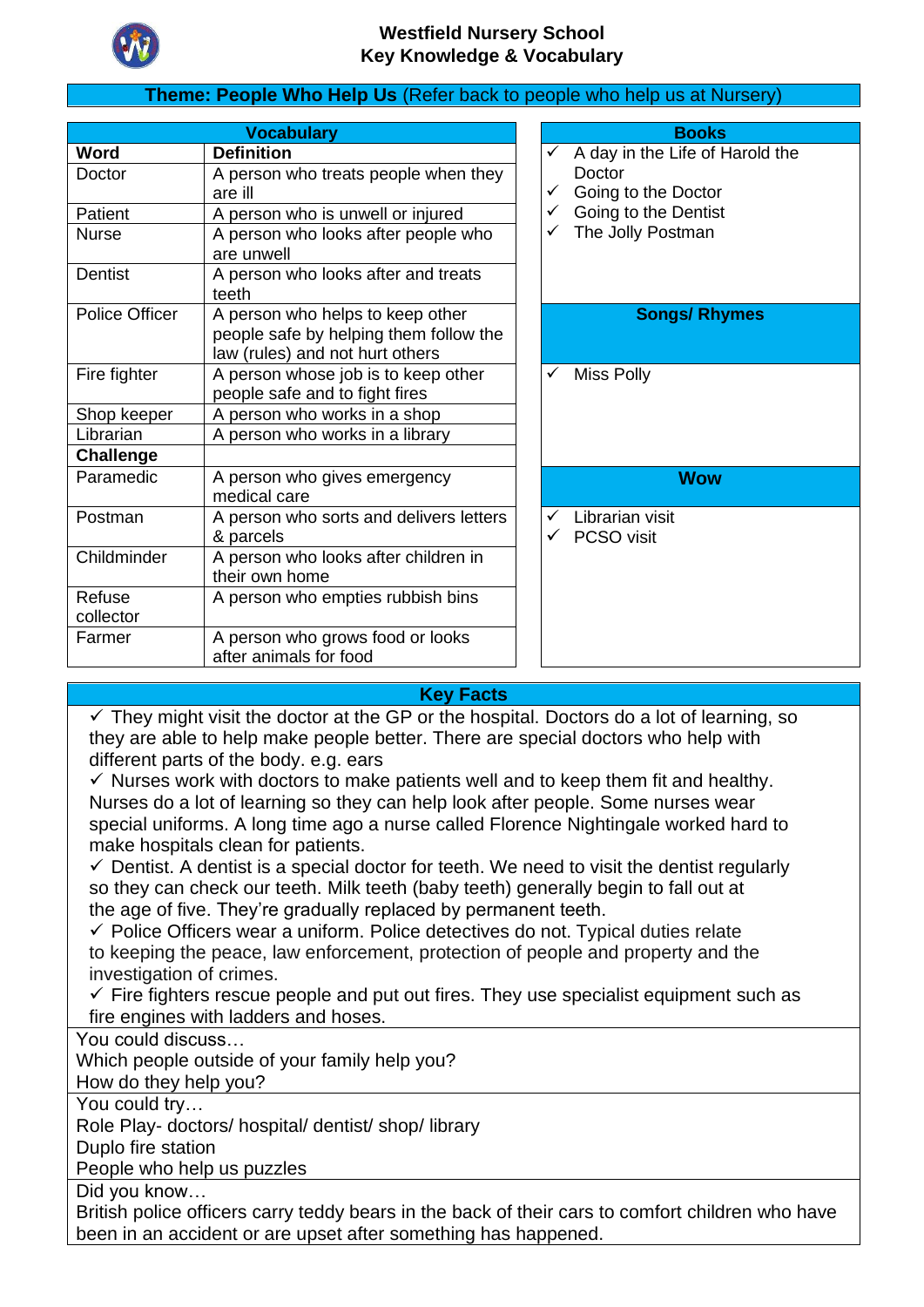

# **Theme: Clothes and Getting Dressed** (Refer back to body parts)

|                                        | <b>Vocabulary</b>                                                                                                                         |        | <b>Books</b>                                         |
|----------------------------------------|-------------------------------------------------------------------------------------------------------------------------------------------|--------|------------------------------------------------------|
| Word                                   | <b>Definition</b>                                                                                                                         | ✓      | Pants                                                |
| Coat (jacket)                          | An outer garment with sleeves, worn outdoors and typically<br>extending below the hips                                                    | ✓      | Our Clothes from Hats to<br><b>Shoes</b>             |
| skirt                                  | An outer garment fastened around the waist and hanging down<br>around the legs                                                            | ✓<br>✓ | The Smartest Giant in Town<br>Aliens love Underpants |
| trousers (jeans,<br>joggers, leggings) | An outer garment covering the body from the waist to the<br>ankles, with a separate part for each leg                                     |        |                                                      |
| shorts                                 | Short trousers that reach only to the knees or thighs                                                                                     |        |                                                      |
| dress                                  | A one-piece garment that covers the body and extends down<br>over the legs                                                                |        |                                                      |
| jumper (cardigan,<br>fleece)           | A knitted garment typically with long sleeves, worn over the<br>upper body.                                                               |        | <b>Songs/ Rhymes</b>                                 |
| t-shirt                                | A short-sleeved casual top, generally made of cotton, having<br>the shape of a T when spread out flat                                     | ✓<br>✓ | Cold and frosty morning<br>Diddle diddle dumpling my |
| pants                                  | Undergarment covering the lower part of the torso to the top of<br>the thighs and having two holes for the legs                           |        | son John                                             |
| vest                                   | An undergarment worn on the upper part of the body, typically<br>having no sleeves                                                        |        |                                                      |
| socks                                  | A garment for the foot and lower part of the leg                                                                                          |        |                                                      |
| tights                                 | A close-fitting garment covering the legs, hips and bottom                                                                                |        |                                                      |
| Shoes (trainers)                       | A covering for the foot with a sole and not reaching above the<br>ankle                                                                   |        |                                                      |
| wellies                                | A knee-length waterproof rubber or plastic boot                                                                                           |        | <b>Wow</b>                                           |
| slippers                               | A comfortable slip-on shoe that is worn indoors                                                                                           | ✓      | Fashion parade                                       |
| gloves (mittens)                       | A covering for the hand worn for protection against cold or dirt<br>and typically having separate parts for each finger and the<br>thumb. |        |                                                      |
| hat                                    | A shaped covering for the head worn for warmth                                                                                            |        |                                                      |
| scarf                                  | A length or square of fabric worn around the neck or head                                                                                 |        |                                                      |
| <b>Challenge</b>                       |                                                                                                                                           |        |                                                      |
| Velcro                                 | A fastener for clothes, consisting of two strips of thin plastic<br>sheet, one covered with tiny loops and the other with tiny            |        |                                                      |
|                                        | flexible hooks, which stick together when pressed and can be<br>separated when pulled apart                                               |        |                                                      |
| laces                                  | A cord passed through eyelets on opposite sides of a shoe or<br>garment and then pulled tight and fastened                                |        |                                                      |
| buttons                                | A small disc sewn on to a garment, either to fasten it by being<br>pushed through a slit made for the purpose or for decoration           |        |                                                      |
| zip                                    | A device consisting of two flexible strips of metal or plastic with                                                                       |        |                                                      |
|                                        | interlocking projections closed or opened by pulling a slide<br>along them, used to fasten clothes                                        |        |                                                      |
| hot, warm, cold, wet,                  | Hot- at a high temperature                                                                                                                |        |                                                      |
| dry                                    | Warm- at a comfortable temperature                                                                                                        |        |                                                      |
|                                        | Cold- at a low temperature                                                                                                                |        |                                                      |
|                                        | Wet-covered or saturated with water                                                                                                       |        |                                                      |
|                                        | Dry- free from liquid                                                                                                                     |        |                                                      |
| long, short                            | Long- covering the whole of a person's legs or arms                                                                                       |        |                                                      |
|                                        | Short- covering part of a person's legs or arms.                                                                                          |        |                                                      |
| waterproof                             | Keeps out water                                                                                                                           |        |                                                      |

**Key Facts**

| Clothes help protect us from the weather                                                                                      |
|-------------------------------------------------------------------------------------------------------------------------------|
| (Please avoid gender stereotypes)                                                                                             |
| You could discuss                                                                                                             |
| What are you wearing? Can you find? Can you match?                                                                            |
| Which clothes do we need if it's hot/cold/wet?                                                                                |
| How do you put it on? Can you put it on yourself?                                                                             |
| You could try                                                                                                                 |
| Matching socks/ shoes                                                                                                         |
| Clothes inset puzzles                                                                                                         |
| Sorting items by when worn (summer/winter)                                                                                    |
| Clothes relay game                                                                                                            |
| Role play clothes shop/laundry (clothes to sort/socks to pair/clothesline)                                                    |
| Dressing up clothes                                                                                                           |
| Did you know                                                                                                                  |
| In the Western world, skirts and dresses are mainly reserved for women, but in other areas of the world, both sexes wear them |
| equally as often.                                                                                                             |
|                                                                                                                               |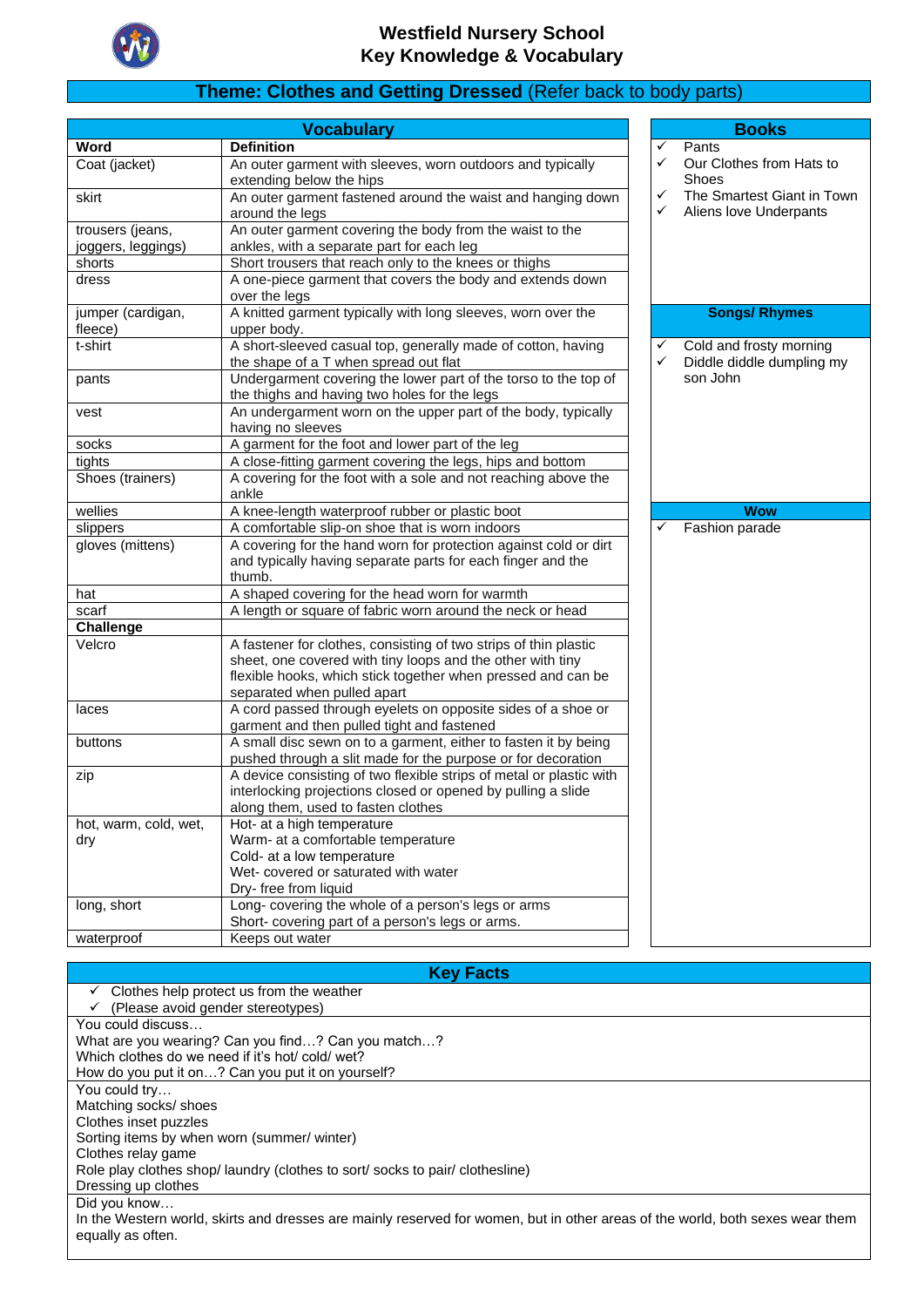

# **Theme: Foods From Around the World/ Cooking** (Refer back to healthy foods)

|                         | <b>Vocabulary</b>                                |   | <b>Books</b>                             |
|-------------------------|--------------------------------------------------|---|------------------------------------------|
| Word                    | <b>Definition</b>                                | ✓ | Pass the Jam Jim                         |
| food                    | Any nutritious substance that people eat or      | ✓ | This is the Bear and the Picnic Lunch    |
|                         | drink in order to maintain life and growth       | ✓ | The Light House Keepers Lunch            |
| bread                   | Food made of flour, water, and yeast mixed       | ✓ | Food for festivals                       |
|                         | together and baked                               | ✓ | The Giant Kids Cookbook                  |
| spread                  | Apply to an object or surface in an even layer   |   |                                          |
| knife                   | An instrument composed of a blade fixed into     |   |                                          |
|                         | a handle, used for cutting                       |   |                                          |
| fork                    | An implement with two or more prongs used        |   |                                          |
|                         | for lifting food to the mouth or holding it when |   |                                          |
|                         | cutting                                          |   |                                          |
| spoon                   | An implement consisting of a small, shallow      |   |                                          |
|                         | oval or round bowl on a long handle, used for    |   |                                          |
|                         | eating, stirring, and serving food               |   |                                          |
| plate                   | A flat dish from which food is eaten or served   |   |                                          |
| cheese spread           | Spread made of cheese mixed with butter or       |   | <b>Songs/ Rhymes</b>                     |
|                         | cream or cream cheese and seasonings             |   |                                          |
| marmite                 | Marmite is a savoury food spread made from       |   | ← Lunchtime Song- What's on your         |
|                         | yeast extract                                    |   | plate? (Cbeebies)                        |
| cut                     | Divide into pieces with a knife                  |   | https://www.bbc.co.uk/cbeebies/shows/my- |
| Other                   |                                                  |   | world-kitchen                            |
| Names of specific foods |                                                  |   |                                          |
|                         | Description words for colour/ texture/ taste     |   |                                          |
| Challenge               |                                                  |   |                                          |
| packaging               | Materials used to wrap or protect food           |   | <b>Wow</b>                               |
| box                     | A container with a flat base and sides,          | ✓ | Picnic                                   |
|                         | typically square or rectangular and having a     | ✓ | Making food                              |
|                         | lid.                                             |   |                                          |
| packet                  | A paper or cardboard container                   |   |                                          |
| label                   | A small piece of paper attached to an object     |   |                                          |
|                         | and giving information about it                  |   |                                          |
| cooked                  | Prepared by heating                              |   |                                          |
| uncooked                | Not cooked; raw                                  |   |                                          |

#### **Key Facts**

✓ Humans use many different methods for gathering food which include farming, hunting, gardening, foraging and fishing.

 $\checkmark$  Although humans are omnivores (eating both plants and animals), many people choose not to eat meat and fish, they are known as vegetarians. Those who don't eat or use any products made from animals (including eggs, dairy products and honey) are known as vegans.

✓ Different parts of the world have their own local cuisine. The diets and general food habits of various cultures depend on social, religious, economic and safety factors as well as the availability of different foods.

 $\checkmark$  Types of equipment used in the cooking process include ovens, microwaves, toasters, grills, pots and frying pans.

Bananas grow on plants that are up to 5 m tall. Banana plants can yield fruit all year round

 $\checkmark$  Chocolate is made from cocoa beans that grow as fruits of the cocoa tree

You could discuss…

What foods do you like/ dislike? What is your favourite food? Where does it come from?

You could try…

Make a recipe from England e.g. sandwiches/ toast

Food tasting from a culture e.g. Italy-pasta/ pizza; France- French stick/ cheese; China- noodles/ rice; India-naan/ rice/ curry

Role Play – Bakery or Restaurant/ Café/ Take away

Design and make some food packaging

Did you know…

Bananas float when you put them in a bowl of water. Other fruit that float are apples, watermelons, strawberries and lemons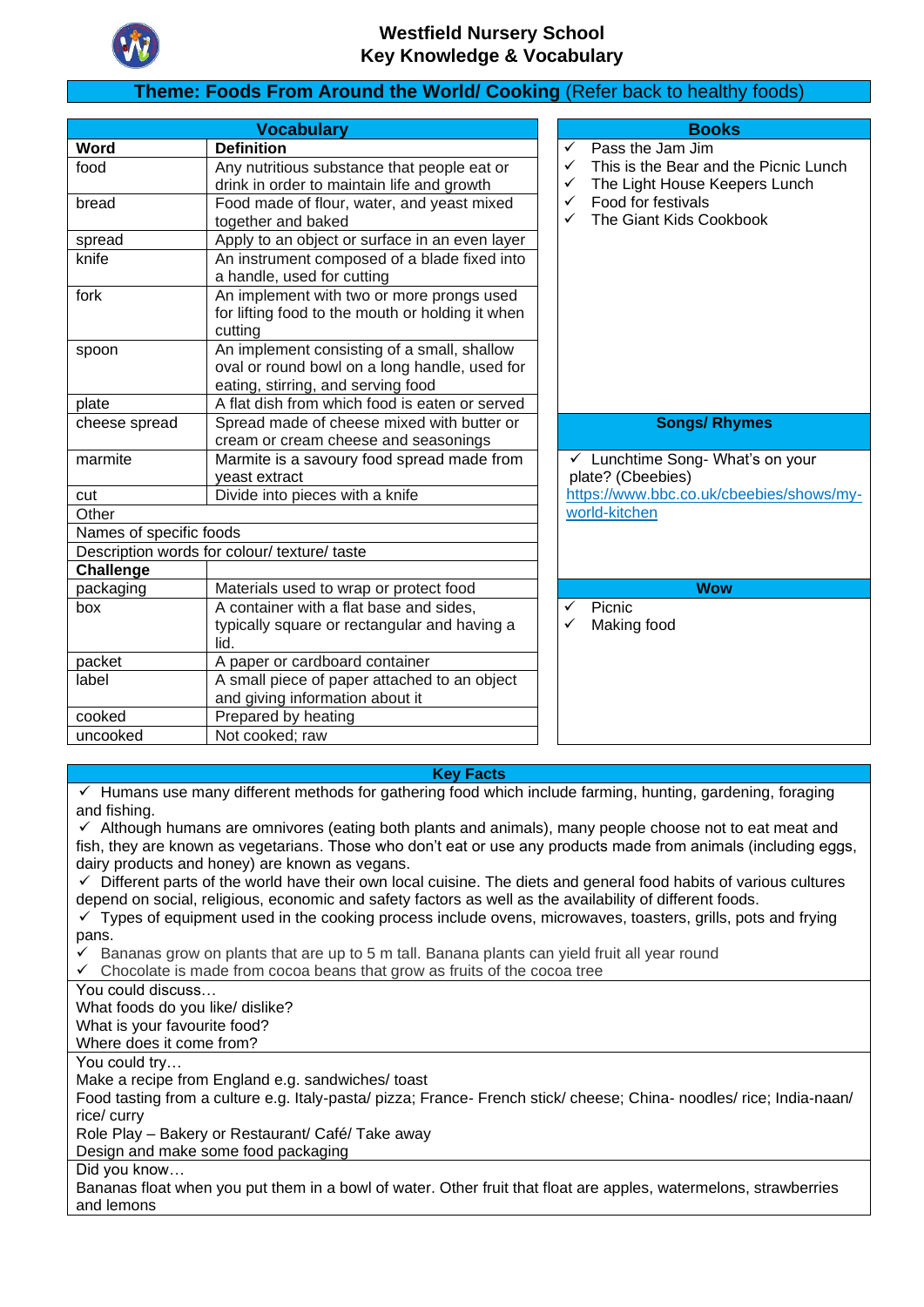

#### **Theme: Transport** (Refer back to road safety)

|                          | <b>Vocabulary</b>                                                       |              | <b>Books</b>            |
|--------------------------|-------------------------------------------------------------------------|--------------|-------------------------|
| Word                     | <b>Definition</b>                                                       | ✓            | Rattletrap Car          |
| vehicle                  | A thing used for transporting people or goods                           | ✓            | Duck in a Truck         |
| travel                   | Go from one place to another.                                           | ✓            | <b>Terrific Trains</b>  |
| walk                     | To move at a steady pace by steps.                                      | ✓            | The Train Ride          |
| car                      | A four-wheeled road vehicle that is powered by an engine and is         | ✓            | Supersonic Engine Juice |
|                          | able to carry a small number of people.                                 | ✓            | Car, car, bus, jeep     |
| bus                      | A large motor vehicle carrying passengers by road.                      |              |                         |
| lorry (van)              | A large, heavy motor vehicle for transporting goods.                    |              |                         |
| bike                     | A vehicle consisting of two wheels held in a frame one behind the       |              |                         |
|                          | other, propelled by pedals and steered with handlebars attached         |              |                         |
|                          | to the front wheel.                                                     |              |                         |
| scooter                  | A child's toy consisting of a footboard mounted on two wheels and       |              |                         |
|                          | a long steering handle, propelled by resting one foot on the            |              |                         |
|                          | footboard and pushing the other against the ground.                     |              |                         |
| train                    |                                                                         |              |                         |
| wheels                   | A circular object that revolves on an axle and is fixed below a         |              |                         |
|                          | vehicle to enable it to move easily over the ground.                    |              |                         |
| windows                  | An opening in the vehicle, fitted with glass to let in light or air and |              | <b>Songs/ Rhymes</b>    |
|                          | allow people to see out.                                                |              |                         |
| <b>Challenge</b>         |                                                                         | ✓            | Row, row, row your boat |
| aeroplane                | A powered flying vehicle with fixed wings                               | ✓            | The wheels on the bus   |
| helicopter               | A type of aircraft which lifts and moves using one or more sets of      | ✓            | Driving along           |
|                          | horizontally revolving rotors, capable of moving vertically and         |              |                         |
|                          | horizontally.                                                           |              |                         |
| glider                   | A light aircraft that flies without using an engine.                    |              |                         |
| hot air balloon          |                                                                         |              | <b>Wow</b>              |
| boat                     | A small vessel for travelling over water, propelled by oars, sails, or  | $\checkmark$ |                         |
|                          | an engine.                                                              |              |                         |
| tractor                  | A motor vehicle with large rear wheels, used chiefly on farms           |              |                         |
| fire engine              | A vehicle carrying firefighters and equipment for fighting fires.       |              |                         |
| ambulance                | A vehicle for taking sick or injured people to and from hospital.       |              |                         |
| police car               | A motor vehicle used by police officers.                                |              |                         |
| boot/ bonnet             | A space at the back of a car for carrying luggage.                      |              |                         |
|                          | A space at the front of the car for carrying the engine.                |              |                         |
| wings/ rotor blade       | A rigid horizontal structure that projects from both sides of an        |              |                         |
|                          | aircraft and supports it in the air.                                    |              |                         |
|                          | The long airfoil that rotates to provide the lift that supports a       |              |                         |
|                          | helicopter in the air                                                   |              |                         |
| (Types of car e.g. jeep) |                                                                         |              |                         |
|                          |                                                                         |              |                         |
|                          | <b>Key Facts</b>                                                        |              |                         |

• Some vehicles move on land. Most land vehicles have [wheels.](https://kids.kiddle.co/Wheel) Examples of land vehicles are [bicycles,](https://kids.kiddle.co/Bicycle) [cars,](https://kids.kiddle.co/Car) [motorcycles,](https://kids.kiddle.co/Motorcycle) and [trains.](https://kids.kiddle.co/Train) ✓ Some vehicles move on, or in, the water. Examples are [boats,](https://kids.kiddle.co/Boat) [ships,](https://kids.kiddle.co/Ship) and [submarines.](https://kids.kiddle.co/Submarine) ✓ Vehicles that move in the sky are called [aircraft.](https://kids.kiddle.co/Aircraft) Examples are [aeroplanes](https://kids.kiddle.co/Fixed-wing_aircraft) and [balloons.](https://kids.kiddle.co/Balloon)  $\checkmark$  Vehicles can be [propelled](https://kids.kiddle.co/Propulsion_tools) by various sources of energy. [-Human](https://kids.kiddle.co/Human) [muscles.](https://kids.kiddle.co/Muscular_system) Examples are bicycles and [skateboards.](https://kids.kiddle.co/Skateboard) [-Engines.](https://kids.kiddle.co/Engine) Examples are automobiles, ships, and aeroplanes. [-Electricity.](https://kids.kiddle.co/Electricity) Examples are many passenger [trains.](https://kids.kiddle.co/Train) [-Animals.](https://kids.kiddle.co/Animal) Examples are [carts](https://kids.kiddle.co/Cart) and [chariots.](https://kids.kiddle.co/Chariot) [-Wind.](https://kids.kiddle.co/Wind) Examples are [sailboats](https://kids.kiddle.co/Sailboat) and [iceboats.](https://kids.kiddle.co/Iceboat) -Some vehicles have no propulsion power. Examples are [gliders](https://kids.kiddle.co/Glider) and [balloons.](https://kids.kiddle.co/Balloon_(aircraft)) ✓Cars are recyclable You could ask… Use a travel Wheel- How do you come to Nursery? What is this? Describe features e.g. wheels Use a book/ picture/ poster- What types of vehicles do you see? Tell me about what you can see. Have you been on/in any of these, tell me about it? Where do they travel? (sky/ water) How do you stay safe by the road? Discuss similarities/ differences You could try… Small world vehicles/ garages/ road mats & using large paper/ tape to draw/ mark roads Making vehicles using recycled materials Building Duplo fire station + engines or Duplo hospital + ambulances Playing outside with road safety resources to safely cross the red road e.g. zebra crossing/ petrol pumps Role play- bus/ garage/ petrol station (use tickets/ money) Using Beebots Making different tracks through flour/ rice/ paint https://www.bbc.co.uk/cbeebies/watch/do-you-know-top-5-yery-cool-vehicle Did you know… There are more cars than people in the world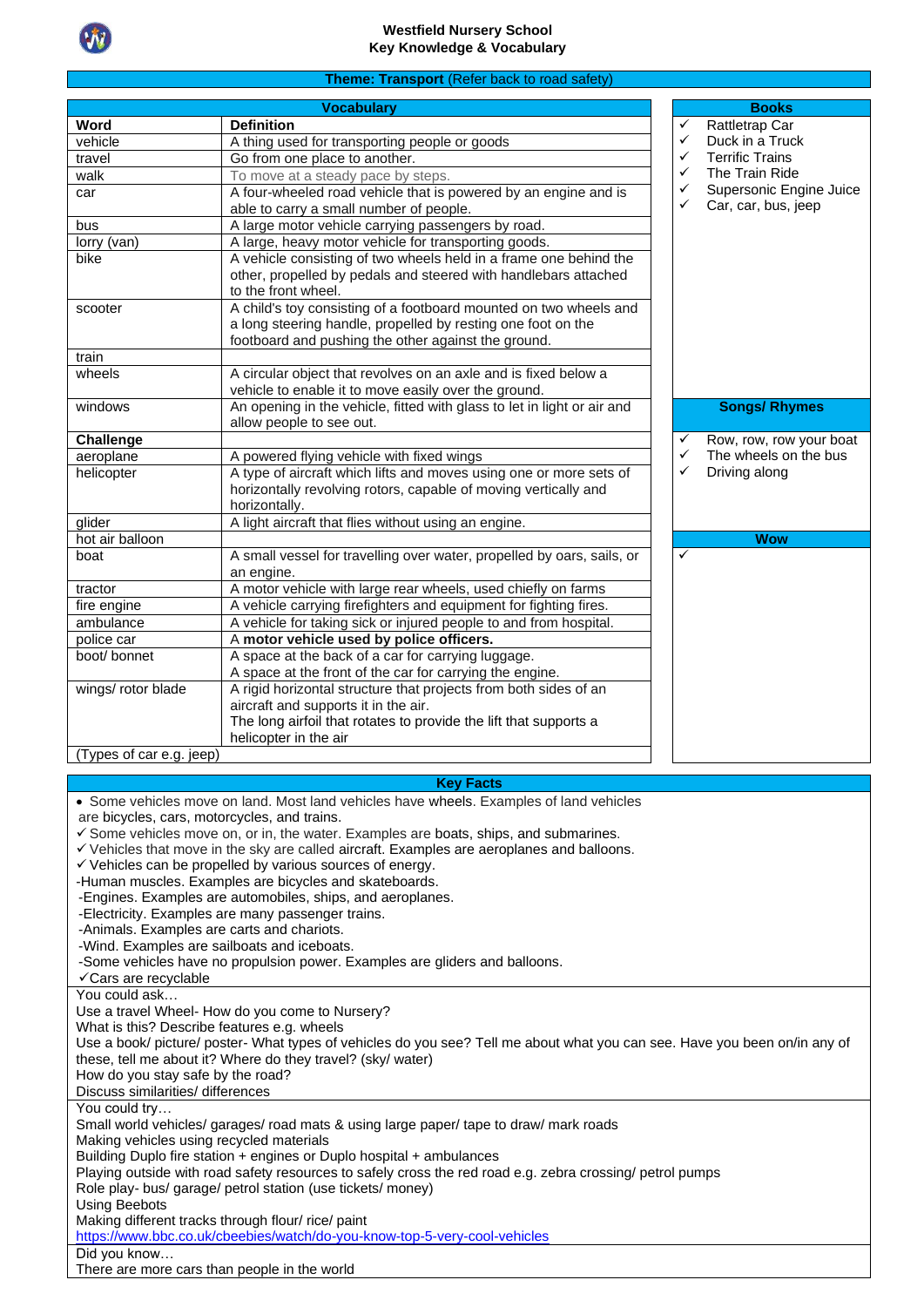

### **Theme: Easter** (Refer back to Christmas)

|               | <b>Vocabulary (Check any faith restrictions)</b>     | <b>Books</b>                 |
|---------------|------------------------------------------------------|------------------------------|
| Word          | <b>Definition</b>                                    | The First Easter             |
| egg           | An oval or round object laid by a female bird,       | Easter is Special            |
|               | reptile, fish, or invertebrate, usually containing a | Hope and New Life- An Easter |
|               | developing embryo.                                   | Story                        |
| Easter egg    | An artificial chocolate egg or decorated hard-       |                              |
|               | boiled egg given at Easter.                          |                              |
| Easter card   | A card some Christians send to celebrate             | <b>Songs/ Rhymes</b>         |
|               | Easter.                                              |                              |
| Easter bunny  | A rabbit said to bring gifts to children at Easter.  | Little Peter Rabbit          |
| celebration   | A special event.                                     | See the Sleeping Bunnies     |
| hot cross bun | A bun marked with a cross and containing dried       | <b>Hot Cross Buns</b>        |
|               | fruit, traditionally eaten on Good Friday.           | Chick, Chick, Chick, Chicken |
| chick         | A newly hatched bird.                                |                              |
| Challenge     |                                                      | <b>Wow</b>                   |
| Christian     | A Christian is focussed on the life and              | Easter Bunny Visit/ Easter   |
|               | teachings of Jesus Christ, who they believe to       | egg hunt                     |
|               | be the Son of God.                                   |                              |
| Jesus         | Christians believe Jesus is God's Son.               |                              |
| cross         | Jesus died on a cross. Christians believe after      |                              |
|               | he died Jesus died & came back to life               |                              |

#### **Key Facts**

 $\checkmark$  The date of Easter changes each year

✓ Easter is the Christian celebration of the resurrection of Jesus Christ. It is the oldest Christian tradition. It is also considered to be the most important date on the Christian calendar.

 $\checkmark$  Easter marks the end of the 40-day period of Lent, which is a traditional time of fasting that begins on Ash Wednesday.

 $\checkmark$  The week before Easter is known as Holy Week. This begins on Palm Sunday and includes Maundy Thursday (the day of the Last Supper), Good Friday (the day of Christ's crucifixion) and Holy Saturday (the time between the crucifixion and resurrection).

✓ Eggs are associated with Easter because eggs (along with milk and meat) were forbidden during Lent. Any remaining eggs would be used up on the day before Lent, Shrove Tuesday, which is also known as Pancake Tuesday. The eggs accumulated during Lent would then be eaten at Easter.

 $\checkmark$  Eggs are also associated with Easter since they are a symbol of fertility and rebirth, linking them with springtime and with the celebration of the resurrection.

- $\checkmark$  Hot cross buns were one of the earliest Easter treats
- $\checkmark$  The first chocolate Easter eggs were made in France and Germany
- $\checkmark$  The idea of the Easter Bunny originated in Germany
- ✓ Easter is celebrated in different ways around the world. In Sweden, instead of an Easter

Bunny, they have an Easter Wizard, and the kids dress as witches and wizards

You could discuss…

Patterns on eggs

Do you celebrate with your family? How?

How do Christians celebrate Easter?

You could try…

Describing egg patterns & making repeating patterns

Decorating eggs

Threading Easter eggs

Making Easter cards/ Easter baskets/ Easter bonnets

Watching<https://www.bbc.co.uk/cbeebies/stories/lets-celebrate-easterperformance>

Using a range of eggs/ spoons

Making Easter nests

Did you know…

Pysanka is the traditional name for Easter egg painting. It comes from the verb "pysaty" which means "to write." In the Ukraine, designs are written on their Easter eggs (or Pysankas) with beeswax.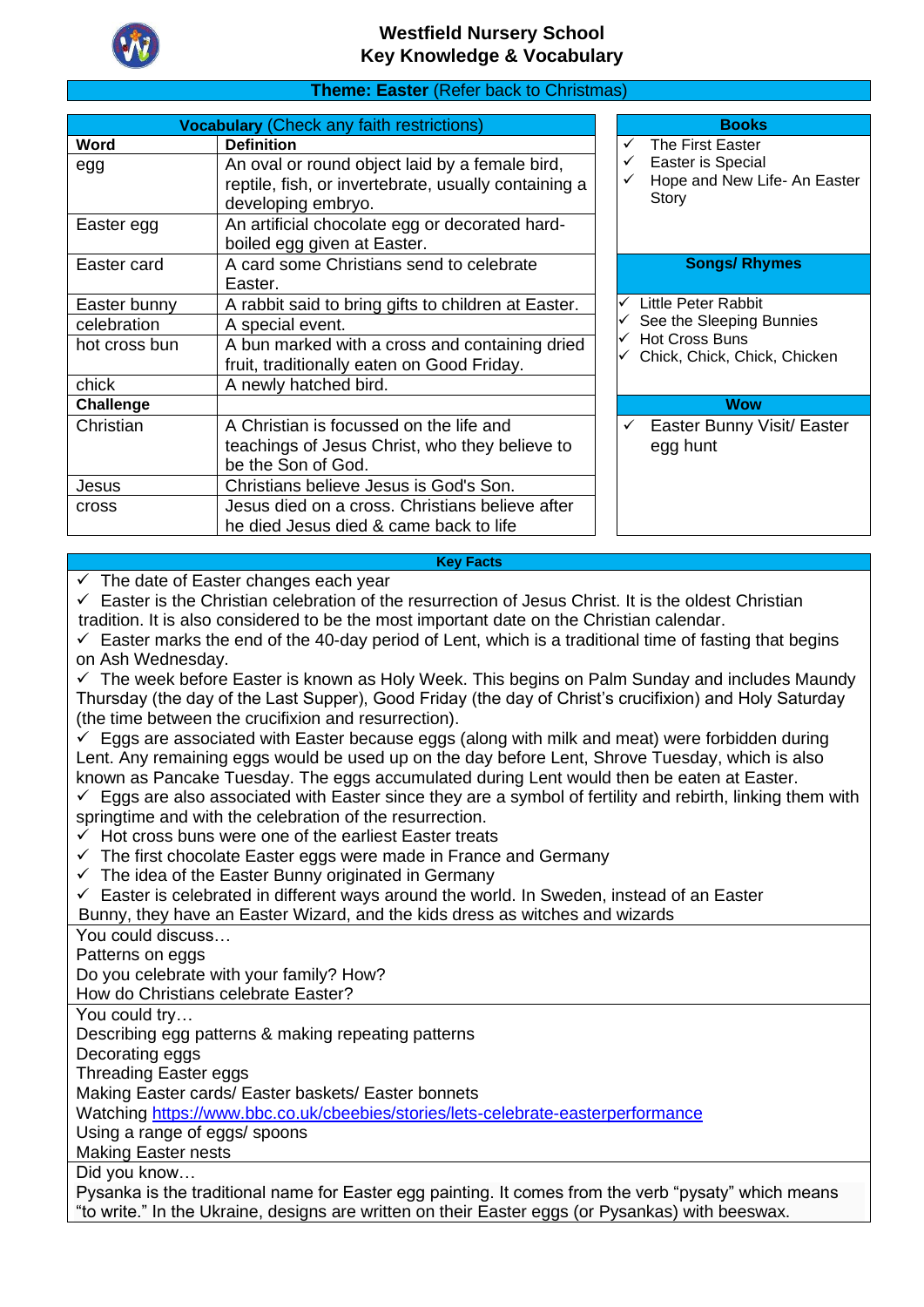

#### **Theme: Keeping Safe (Re**

|                                    | <b>Vocabularv</b>                                                                                                                        | <b>Books</b>                                                           |
|------------------------------------|------------------------------------------------------------------------------------------------------------------------------------------|------------------------------------------------------------------------|
| Word                               | <b>Definition</b>                                                                                                                        | ✓<br>We Can Say No!                                                    |
| safe                               | Not harmed, not in danger                                                                                                                | Elmer and the Stranger                                                 |
| cold                               | Low temperature                                                                                                                          | Pantasaurous<br>✓                                                      |
| hot                                | High temperature                                                                                                                         | <b>Songs/ Rhymes</b>                                                   |
| matches                            | A short piece of wood tipped with a combustible mixture that bursts into<br>flame when heated by being scratched against a rough surface | Matches, Lighters, Never touc<br>Firefighter                           |
| lighter                            | A device that produces a small flame                                                                                                     | (sung to "Eensy Weensy Spider")                                        |
| shopping                           | The buying goods from shops                                                                                                              | The firefighter helps us learn our s                                   |
| park/climbing                      | A large garden used for recreation                                                                                                       | Playing with matches is only for for                                   |
| computer/ i-pad                    | An electronic device for storing and processing data                                                                                     | If you see a fire, "help, you'll screa                                 |
| car park                           | An area where cars can be left temporarily                                                                                               | Dial 999.                                                              |
| cutlery                            | Knives, forks, and spoons used for eating or serving food                                                                                | The firefighter will put it out<br>Do you know the police offic        |
| tool                               | A device held in the hand, used to carry out a particular function                                                                       | (sung to "Muffin Man")                                                 |
| Challenge                          |                                                                                                                                          | Oh do you know the police officer t                                    |
| hazard                             | A danger or risk                                                                                                                         | the police officer                                                     |
| danger                             | The possibility of suffering harm or injury                                                                                              | Oh do you know the police officer                                      |
| choice                             | An act of choosing between two (or more) possibilities                                                                                   | cross the street                                                       |
| e-safety                           | Being aware of the possible threats that online activity can bring                                                                       | (fill in other verses herehelps<br>lost or who helps once cross the st |
| fact                               | A thing known or proved to be true                                                                                                       | <b>Wow</b>                                                             |
| true                               | Fact                                                                                                                                     | ✓<br>Walk to shop/ park                                                |
| untrue                             | Not fact, false, incorrect                                                                                                               | Visit from police officer<br>✓                                         |
| safe strangers<br>(trusted adults) | e.g. police officers, fire firefighters, doctors, nurse, shop keeper                                                                     |                                                                        |

| v<br>we can say no!                                  |  |  |  |  |
|------------------------------------------------------|--|--|--|--|
| $\checkmark$<br>Elmer and the Stranger               |  |  |  |  |
| ✓<br>Pantasaurous                                    |  |  |  |  |
| <b>Songs/ Rhymes</b>                                 |  |  |  |  |
| $\checkmark$<br>Matches, Lighters, Never touch       |  |  |  |  |
| Firefighter                                          |  |  |  |  |
| (sung to "Eensy Weensy Spider")                      |  |  |  |  |
| The firefighter helps us learn our safety rules.     |  |  |  |  |
| Playing with matches is only for fools.              |  |  |  |  |
| If you see a fire, "help, you'll scream and shout!"  |  |  |  |  |
| Dial 999.                                            |  |  |  |  |
| The firefighter will put it out                      |  |  |  |  |
| $\checkmark$ Do you know the police officer          |  |  |  |  |
| (sung to "Muffin Man")                               |  |  |  |  |
| Oh do you know the police officer the police officer |  |  |  |  |
| the police officer                                   |  |  |  |  |
| Oh do you know the police officer who helps me       |  |  |  |  |
| cross the street                                     |  |  |  |  |
| (fill in other verses here……helps me when I am       |  |  |  |  |
| lost or who helps once cross the street etc)         |  |  |  |  |
| Wow                                                  |  |  |  |  |
| Walk to shop/ park<br>✓                              |  |  |  |  |

#### **Key Learning**

|  |  | Safety at home (Risks- hot things/ sharp things/ electrical things/front door/ windows) |  |
|--|--|-----------------------------------------------------------------------------------------|--|
|  |  |                                                                                         |  |

- Stay away from oven/ microwaye- they can be hot
- Stav away from sharp knives- they can cut
- Stay away from wires/ sockets
- Do not open the front/ back door
- Do not climb near windows

#### Pet Safety (Risks- bites/ scratches)

- Never bother a pet when it's eating or pull its food or water away. Never bother a pet when it's sleeping.
- Don't tease a dog or cat or pull its tail or ears.
- Don't take a toy or bone away from a cat or dog or hold it out of reach of the animal.
- Never try to get near a pet with its babies
- ✓ When lifting a rabbit, hamster, guinea pig, or gerbil from its cage, do it slowly**.** Be sure to hold the animal underneath its belly.
- If a pet looks sick or is injured, stay away.
- Wash your hands after touching pets
- Never approach and touch an unknown pet/ animal
- Safety in the car (Risk- accident)
- $\checkmark$  Always wear a seat belt Never distract the driver
- Safety at the park (Risks- high things/ getting lost/ slips, trips and falls/ stings/ plants)
- Always be able to see your grown up
- Always look where you are going
- Take care when climbing
- Safety at the shops (Risks- getting lost/ slips trips and falls)
- Hold hands in the car park
- Always be able to see your grown up
- Always look where you are going
- Never touch anything without permission
- If in a trolley-sit down

Safety on the computer/ i-pad (Risks- seeing things which are not age appropriate/ contact from older people who are not safe)

- Look out for things that seem strange
- Always talk about it with an adult
- Safety at the pool (Risks- deep water, slips, trips or falls)
- Always stay in depth/ wear safety device e.g. ring/ arm bands/ toggle if required

• Always walk

Safety in different weather (Risks- burns/ illness)

• Always wear sun cream/ sun hat in the sun • Always wear hats, gloves scarves, coats in cold

#### You could discuss…

Safety at home- How do you stay safe at home in the kitchen?

Staying safe around animals- How do you stay safe with your pets? How do you stay safe around other people's pets? How do you stay safe at the farm? How do you stay safe at the zoo? Safety in the car- How do you stay safe in a car?

Safety in the park- How do you stay safe at the park?

Safety at the shops- How do you stay safe at the shops?

Safety in a car park- How do you stay safe in a car park?

Safety on a computer/ ipad- How do you know if you can/can't trust something you see online? Who do you go to when you're online and need help?

Safety at the pool- How do you stay safe at the swimming pool?

Staying safe in different weather- How do you stay safe…e.g. in the sun? in the cold?

People who help us stay safe- Who is a safe stranger?

What to do in an **emergency** (999 name/ location)

You could try…

A safety walk to find things which keep us safe (first aid box/ fire hydrant/ key/ soap + hand washing/ tissues + lidded bins/ stop signs/ red + green signs on slide) Discuss bike helmets

Discuss safer internet day resources-Smartie the Penguin/ Digi-duck

Kitchen role play/ shop role play

Teach- 'Stay lost- stay put' 'No, Go, Yell, Tell'

Use online resources e.g. [\(https://www.bbc.co.uk/cbeebies/watch/sun-safety-for-kids](https://www.bbc.co.uk/cbeebies/watch/sun-safety-for-kids)

Did you know…

You should never take any medicine unless told to by the doctor or your trusted adult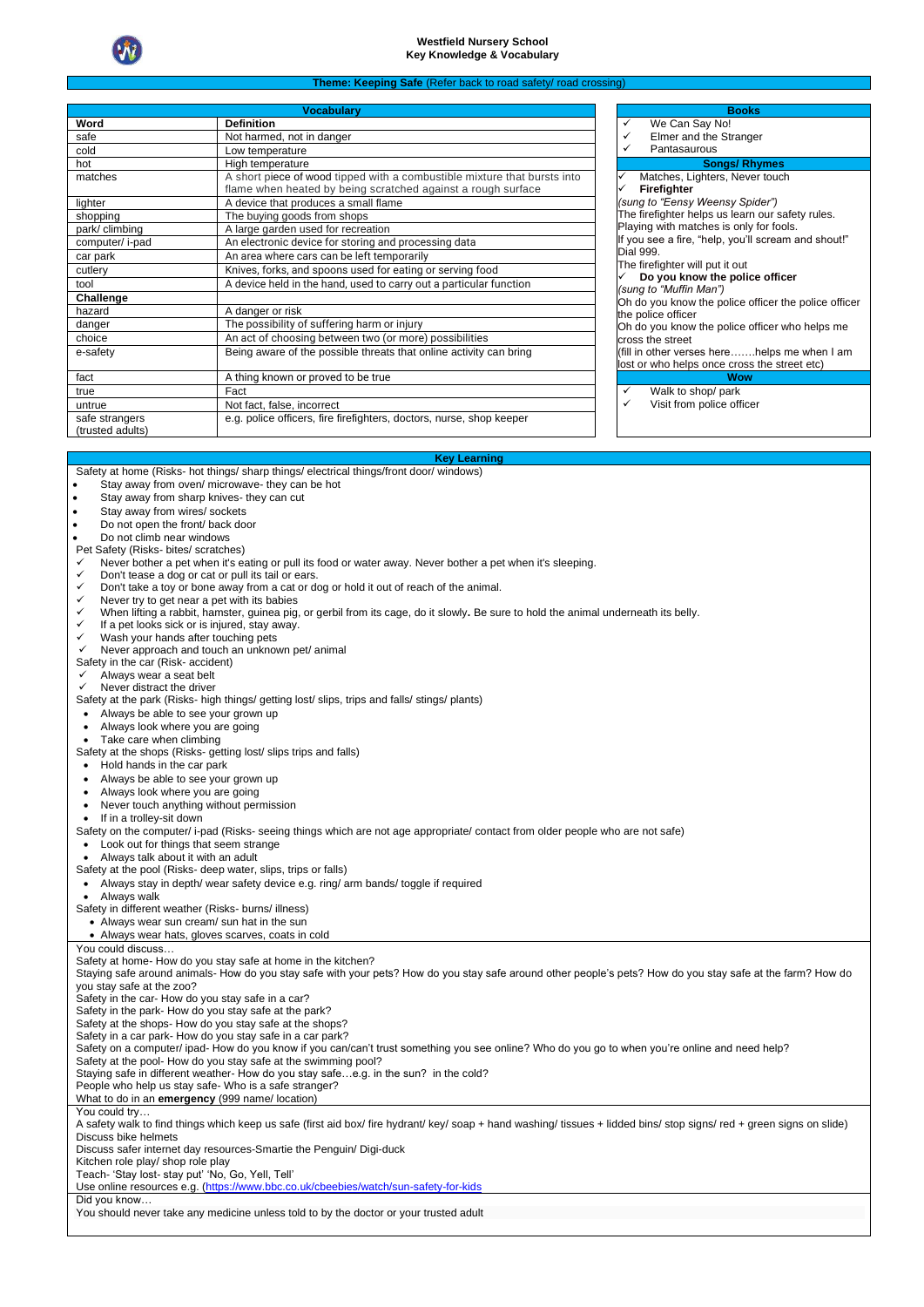

#### **Theme: Vegetables** (Refer back to fruit/ Harvest)

|               | <b>Vocabulary</b>                                                                                  | <b>Books</b>                                                         |
|---------------|----------------------------------------------------------------------------------------------------|----------------------------------------------------------------------|
| Word          | <b>Description</b>                                                                                 | The Enormous Turnip                                                  |
| broccoli      | Grows above the ground, green plant, large head,<br>stalk and small leaves                         | <b>Oliver's Vegetables</b>                                           |
| cauliflower   | Grows above ground, white flower head                                                              |                                                                      |
| spinach       | Grows above ground, large dark green leaves                                                        |                                                                      |
| sweetcorn     | Grows above ground, kernels with high sugar<br>content. Yellow in colour.                          |                                                                      |
| turnip        | Grows underground, round root with white flesh                                                     | <b>Songs/ Rhymes</b>                                                 |
| parsnip       | Grows underground, long tapering cream-coloured<br>root                                            | $\checkmark$ One potato, two potato<br>$\checkmark$ Five little peas |
| carrot        | Grows underground, tapering, orange-coloured root<br>(can be purple, black, red, white and yellow) | $\checkmark$ In the garden (sung to Twinkle,<br>twinkle)             |
| potato        | Grows underground, a starchy plant tuber- with a<br>variety of cooking methods                     | $\checkmark$ Pea plant song (sung to I'm a<br>little teapot)         |
| sweet potato  | Grows underground, an edible tropical tuber with<br>orange slightly sweet flesh                    | ✓ Underground vegetables song<br>(sung to Frere Jacques)             |
| knife         | A blade fixed into a handle, used for peeling &<br>cuttina                                         | ✓ Vegetable's song (sung to<br>Heads, shoulders, knees and           |
| peel          | Remove the outer covering or skin from                                                             | toes)                                                                |
| chop          | Cut something into pieces                                                                          |                                                                      |
| raw           | Not cooked                                                                                         |                                                                      |
| cook          | Prepare by mixing, combining, and heating the<br>ingredients                                       |                                                                      |
| Challenge     |                                                                                                    | <b>Wow</b>                                                           |
|               | Range of beans: alfalfa, azuki (adzuki), black beans, borlotti, broad, ceci,                       | $\checkmark$ Making crudities                                        |
| green, kidney |                                                                                                    | $\checkmark$ Making healthy pizza faces                              |

#### **Key Facts**

- $\checkmark$  A vegetable is any part of a plant that is consumed and is not a seed-bearing structure
- ✓ Botanically there are a few different types of true vegetables which are bulb, root, stem, leaves and tuber
- ✓ Bulb, root and tuberous vegetables grow in the soil and stem, flower vegetables grow outside of the soil
- ✓ Humans require a well-balanced diet that includes vegetables
- $\checkmark$  Vegetables benefit the human diet because they are low in carbohydrates and fat
- ✓ Vegetables benefit the human diet because they contain high amounts of fibre, minerals and vitamins
- ✓ Vegetables can be eaten steamed, baked, fried or raw
- ✓ Leaves: Lettuce, spinach, brussels sprouts, and cabbage
- $\checkmark$  Stems: Asparagus and kohlrabi are stems
- $\checkmark$  Flowers: Broccoli, cauliflower, and artichokes
- $\checkmark$  Roots: Carrots, beets, turnips and radishes
- $\checkmark$  Bulbs: Garlic and onions
- ✓ Tubers are a kind of underground stem: Potatoes
- ✓ (Fruit contains seeds: tomatoes, pumpkins, aubergine, cucumber, squash)

You could discuss…

Which vegetables do you like/ dislike? Describe colours/ shape/ size/ texture

How do we prepare the vegetables?

How could we sort the vegetables?

You could try…

Preparing (peeling/ cutting) and tasting real vegetables

Vegetable printing

Sorting vegetables (colour/ under or overground)

Matching whole/ cut vegetables

Comparing by length

Vegetable shop/ restaurant role play

Arcimboldo art painting/ collage

Indoor growing- root vegetable tops (carrot, parsnip, turnip, swede)

Outdoor growing- (planting/ watering/ harvesting) runner beans

Make a 'vegetables we like' tally chart/ bar chart Life cycle of a bean

Did you know…

China is the largest overall producer of vegetables in the world. Potatoes were the first vegetable to be grown in space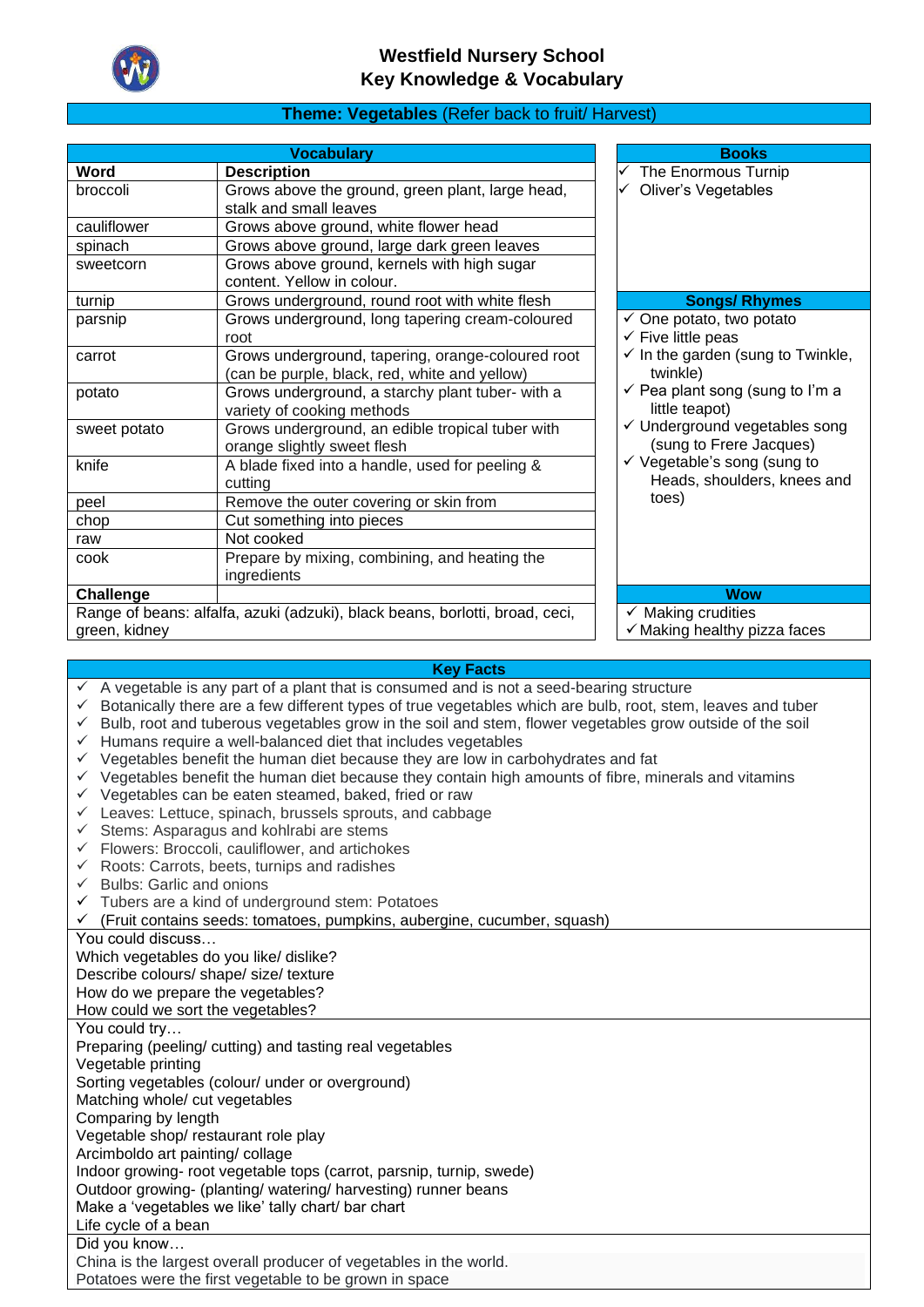

# **Theme: Shopping and Money**

|               | <b>Vocabulary</b>                                                      | <b>Books</b>                        |
|---------------|------------------------------------------------------------------------|-------------------------------------|
| Word          | <b>Definition</b>                                                      | ✓                                   |
| supermarket   | A large self-service shop selling foods and                            |                                     |
|               | household goods                                                        |                                     |
| shop          | A building where goods are sold                                        |                                     |
| trolley       | A large metal frame on wheels, used for transporting                   |                                     |
|               | heavy or large items                                                   |                                     |
| basket        | A metal/ plastic frame for carrying goods                              |                                     |
| list          | Items to buy                                                           |                                     |
| till          | A machine used in shops that has a drawer for                          |                                     |
|               | money and totals, displays, and records the amount                     |                                     |
|               | of each sale                                                           |                                     |
| cost          | An amount that has to be paid or spent to buy                          | <b>Songs/ Rhymes</b>                |
|               | something                                                              |                                     |
| pay           | Give money for goods                                                   | $\checkmark$ Five currant buns      |
| wallet/ purse | Small pouch used for carrying money                                    | $\checkmark$ Five little apples     |
| money         | money- what people pay for goods/ services                             | $\checkmark$ I am the Baker man     |
|               | note- bank note £5, £10, £20                                           |                                     |
|               | coin-flat piece of metal 1p, 2p, 5p, 10p, 20p, 50p, £1                 |                                     |
|               | pound-basic monetary unit of the UK, equal to 100                      |                                     |
|               | pence                                                                  |                                     |
|               | pence-a British bronze coin (100 <sup>th</sup> of a pound)             |                                     |
|               | Names of supermarkets: Aldi, Asda, Co-op, Lidl, Morrisons, Sainsburys, |                                     |
| Tesco         |                                                                        |                                     |
| Challenge     | (plus words related to specialist shops)                               | <b>Wow</b>                          |
| aisle         | A passage between shelves of goods in a                                | $\checkmark$ Visit the post office/ |
|               | supermarket/shop                                                       | supermarket                         |
| fresh         | Recently grown/ made; not tinned, frozen, or                           |                                     |
|               | otherwise preserved                                                    |                                     |
| tinned        | Preserved in a can                                                     |                                     |
| packet        | A paper/ card container                                                |                                     |
| jar           | A cylindrical glass container often with a lid                         |                                     |
| checkout      | A place to pay for goods                                               |                                     |
| Post Office   | A building where postal business is transacted                         |                                     |
| newsagent     | A shop for newspapers, magazines, comics and                           |                                     |
|               | sweets/chocolate                                                       |                                     |
| bank          | A building that looks after, borrows and lends money                   |                                     |
| cafe          | A small restaurant selling light meals and drinks.                     |                                     |
| bank card     | A debit card or cash card used to pay for goods/                       |                                     |
|               | services                                                               |                                     |
|               |                                                                        |                                     |

#### **Key Facts**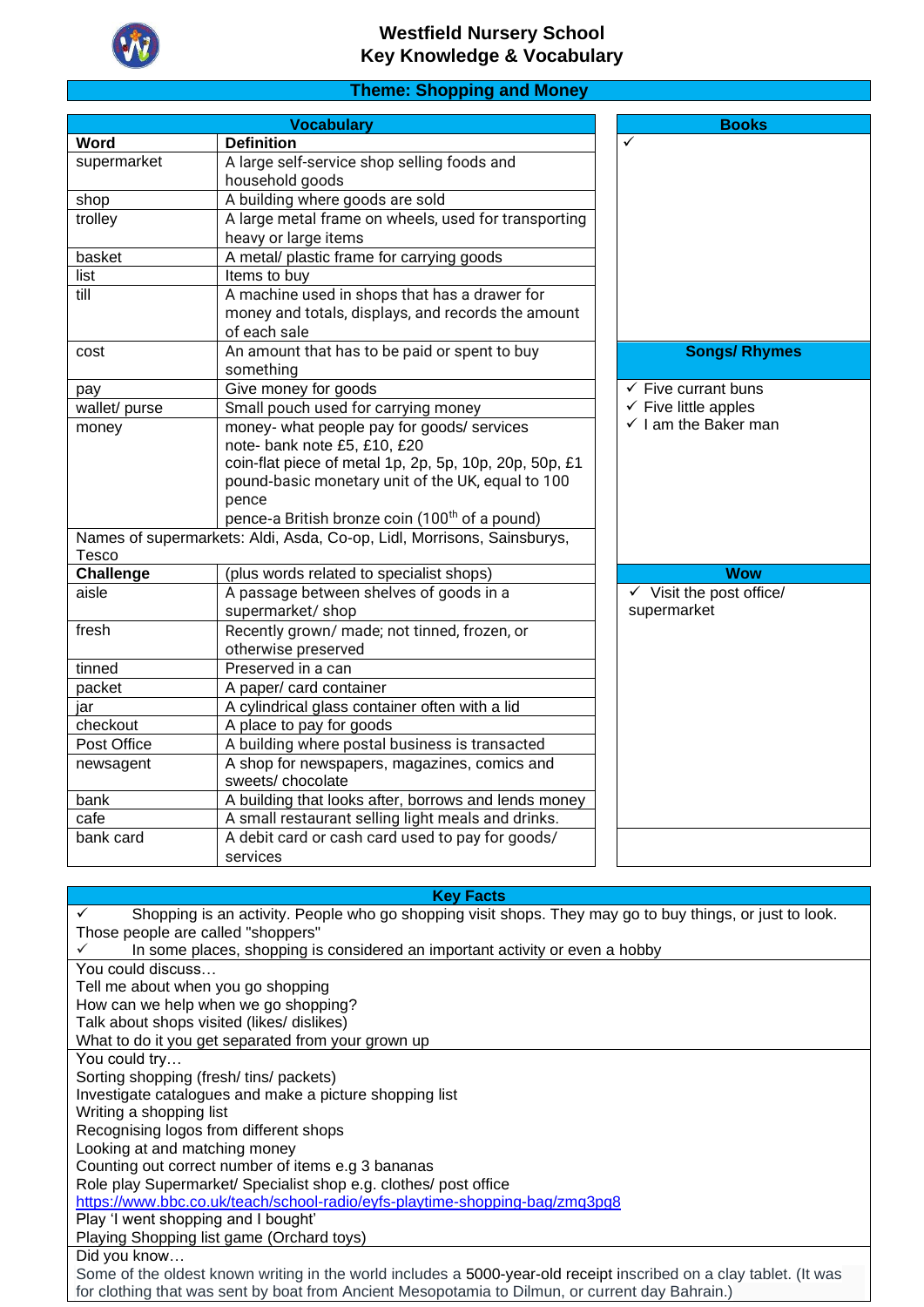

## **Theme: The local area** (Refer back to shopping)

| <b>Vocabulary</b> |                                                                      |              | <b>Books</b>                      |  |  |
|-------------------|----------------------------------------------------------------------|--------------|-----------------------------------|--|--|
| Word              | <b>Definition</b>                                                    | $\checkmark$ | Shark in the Park                 |  |  |
| house, home       | A building where humans live                                         | ✓            | At Wobble Park                    |  |  |
| garden            | A piece of ground adjoining a house, in which grass,                 | ✓            | After the Storm (Percy the        |  |  |
|                   | flowers, and shrubs may be grown                                     |              | Park Keeper)                      |  |  |
| school            | A place for educating children                                       | $\checkmark$ | <b>Busy Places</b>                |  |  |
| park              | A large public garden or area of land used for                       | $\checkmark$ | In the Town                       |  |  |
|                   | recreation                                                           | ✓            | My Town                           |  |  |
| walk              | Move at a regular pace by lifting and setting down                   |              |                                   |  |  |
|                   | each foot in turn                                                    |              |                                   |  |  |
| road              | A way leading from one place to another which                        |              |                                   |  |  |
|                   | vehicles can use                                                     |              |                                   |  |  |
| pavement          | A raised path for pedestrians                                        |              |                                   |  |  |
| litter            | Rubbish such as paper, cans and bottles left lying in                |              | <b>Songs/ Rhymes</b>              |  |  |
|                   | a public place                                                       |              |                                   |  |  |
| shop              | A building where goods are sold                                      |              | $\checkmark$ Where are you going? |  |  |
| <b>Challenge</b>  |                                                                      |              |                                   |  |  |
| town              | A built-up area with a name, defined boundaries,                     |              |                                   |  |  |
|                   | and local government (Larger than a village and                      |              |                                   |  |  |
|                   | smaller than a city) (Dunstable)                                     |              |                                   |  |  |
| farm              | An area of land and its buildings, used for growing                  |              |                                   |  |  |
|                   | crops and rearing animals (Mead Open Farm)                           |              |                                   |  |  |
| Z <sub>00</sub>   | A place which looks after a collection of wild animals               |              |                                   |  |  |
|                   | (Whipsnade Zoo)<br>A large public building with different sports and |              |                                   |  |  |
| leisure centre    | exercise facilities (Dunstable Leisure Centre)                       |              |                                   |  |  |
| library           | A building or room containing collections of books,                  |              |                                   |  |  |
|                   | films and music to be borrowed (Dunstable library)                   |              |                                   |  |  |
| hospital          | A place where sick or injured people are looked after                |              |                                   |  |  |
|                   | (Luton and Dunstable Hospital)                                       |              |                                   |  |  |
| doctor's surgery  | A place where doctors work & treat people who are                    |              | <b>Wow</b>                        |  |  |
|                   | ill                                                                  |              |                                   |  |  |
| dental practice   | A place where dentists work and check and treat                      |              | $\checkmark$ Local walk           |  |  |
|                   | people's teeth                                                       |              |                                   |  |  |
| traffic           | Vehicles on the road                                                 |              |                                   |  |  |
| downs             | Downs are areas of gentle hills with few trees                       |              |                                   |  |  |
| lane              | A narrow path (Green Lanes)                                          |              |                                   |  |  |
| market            | A regular gathering of people for the purchase and                   |              |                                   |  |  |
|                   | sale of provisions (Dunstable market)                                |              |                                   |  |  |
| theatre           | A building in which plays and other dramatic                         |              |                                   |  |  |
|                   | performances are given (The Grove)                                   |              |                                   |  |  |

### **Key Facts**

- $\checkmark$  Dunstable is a market town in Bedfordshire
- ✓ 30 miles north of London

↓ Jo miles hord to London.<br>← The town is home to two senior football clubs, Dunstable Town F.C. and AFC Dunstable who both play at the Creasey Park Stadium

- ✓ A Rugby Union team called Dunstablians play their matches in nearby [Houghton](https://kids.kiddle.co/Houghton_Regis) Regis
- $\checkmark$  Lancot Meadow is a small nature reserve managed by the local [Wildlife](https://kids.kiddle.co/Wildlife_Trust_for_Bedfordshire,_Cambridgeshire_and_Northamptonshire) Trust
- ✓ Priory Church
- ✓ Travel- road/ M1 motorway/ busway

You could discuss… What is this…? Where have you been? What do you like/ dislike? How can we look after our local area? You could try… Photographs from around school/ Westfield Road Making the local areas using a chalk road/ paper road + using recycled materials to make the local buildings (compare windows/ doors/ features) Looking at local map/ Zoo map/ Farm map Making maps of classroom/ garden

Did you know…

Dunstable Downs is the highest point in Bedfordshire